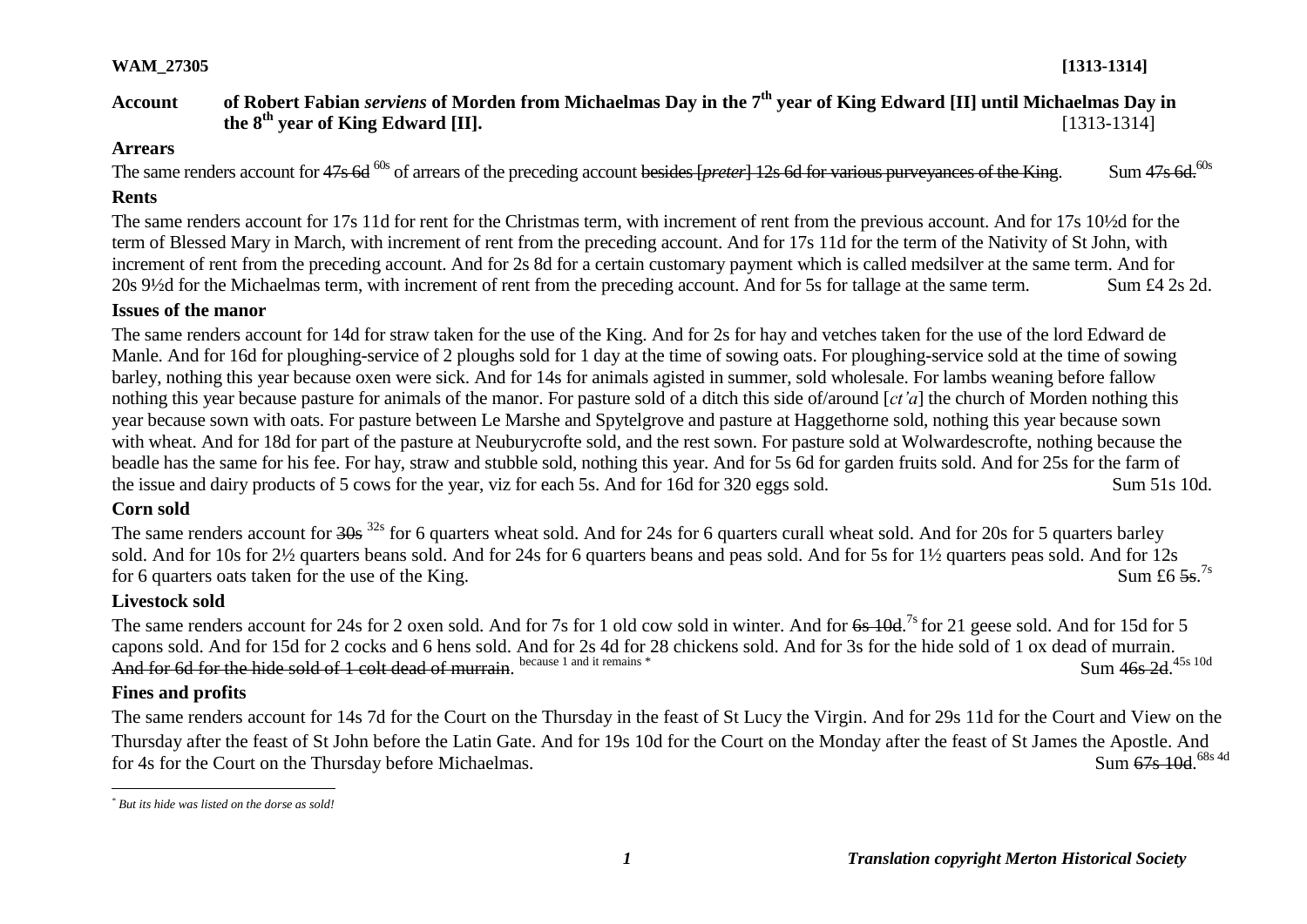### **Sold at the audit**

The same answers for 11s for things sold at the audit. Sum 11s. Sum 11s.

## **Sum total of receipts £22 6s 2d.**

### **Expenses**

### **Acquittances**

In acquittance of rent of John Huberd beadle for the year 2s. In acquittance of tallage of the same 4¼d.<sup>Inquire if this ought to be allowed</sup> In acquittance of the same for a certain customary payment which is called medsilver 2d. In allowance made to the *serviens* for oats and vetches taken for the King's use 13s 2d by 2 tallies. Also for hay and vetches for the use of the steward of the same 2s by tally. Sum 18 81/4d <sup>2s 61/4d</sup>

## **Rent paids**

In rent paid to W de Kenardele for the year 4s. Sum 4s.

## **Cost of ploughs**

In 3 sheaves steel bought 2s 6d. In 6 pieces of iron bought 18d. In applying the aforesaid iron and steel 4s. In 4 plough feet bought 10d. In 1 piece of iron bought for making anew 1 ploughshare from an old ploughshare 10d. In timber bought for ploughs 12d. In shoeing 4 draught horses in preparation for harvest 6d. Sum 11s 2d.

## **Cost of carts**

In 1 pair untyred wheels bought for marling 2s. In 20 clouts with nails bought for carts 20d. In grease bought for carts 6d. In shoeing 2 carthorses for the year 18d. Sum 5s 8d.

## **Mill costs**

In sharpening mill bills for the year 4d. Sum 4d

## **Building costs**

In stipend of 1 roofer roofing the byre for 3 days 9d. In stipend of 2 sawyers sawing groundsills for the stable and for the hay-house from old timber from the mill for 3 days 2s 3d. In 100 laths bought for the stable wall 2½d. In 200 lathnails bought for the same 1½d. In 100 studnails [*stanittysnayl*] bought for the same 1<sup>1</sup>/4d. Sum 3s 5<sup>1/4d.</sup>

## **Mowing and hoeing**

In hoeing corn 3s 4d. In cheese bought for the use of mowing meadows 3d, because the dairy at farm. In mowing 2 acres meadow 10d. In mowing the meadow of Eylond 14d. Sum 5s 7d.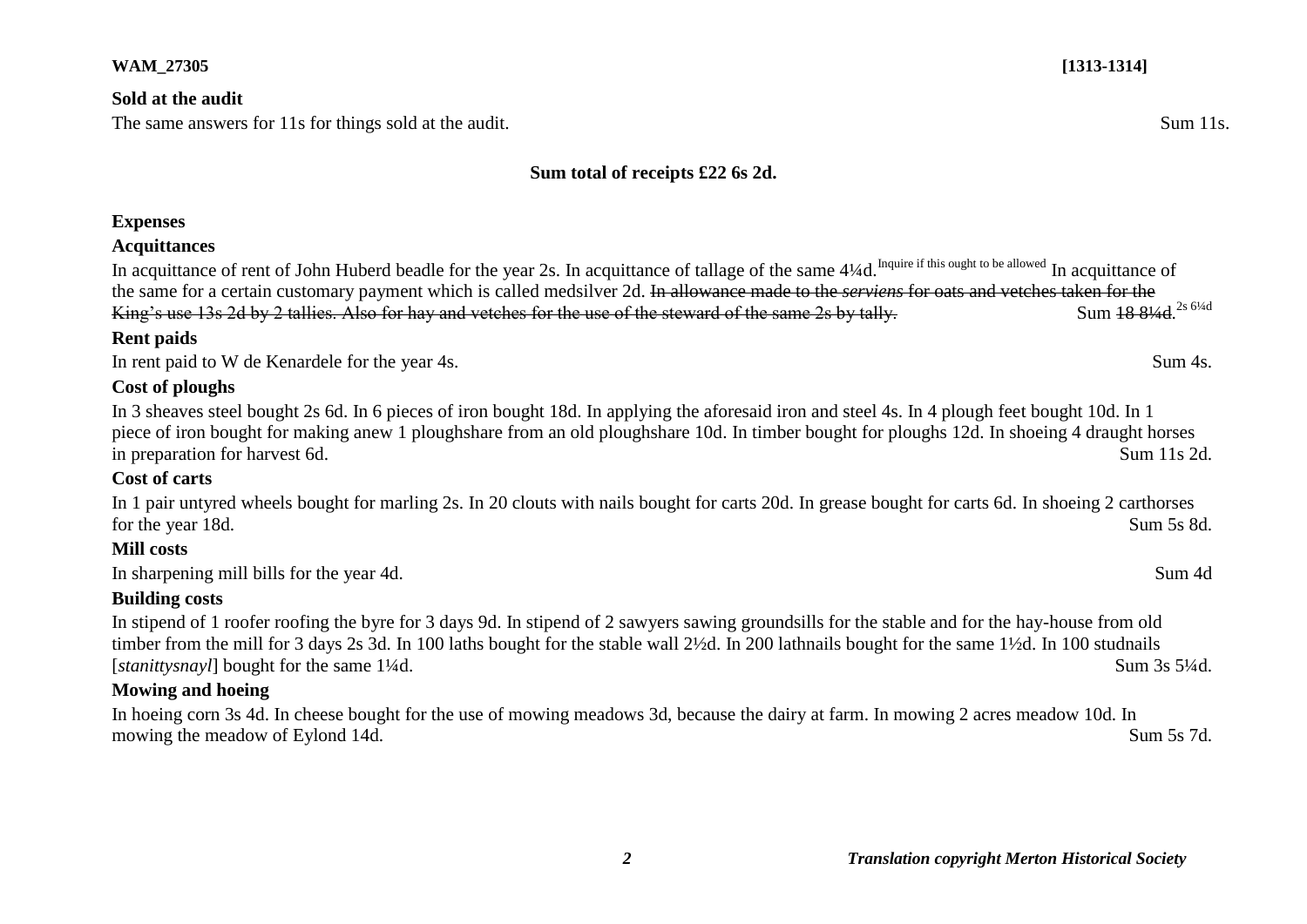### *3 Translation copyright Merton Historical Society*

## **Threshing**

**Stipends**

In threshing 67 quarters 4½ bushels wheat, 12s 6d, viz 9 bushels for 2½d. In threshing 24 quarters 1 bushel barley, 6 quarters 3 bushels beans, 7 quarters mixed beans and peas, 6½ quarters peas 4s 10½d, viz 9 bushels for 1½d. In threshing 74 quarters 2½ bushels oats 5s 6d, viz 9 bushels for 1d. In winnowing half the total of the said corn by piece-work 20½d, viz 4 quarters per 9 bushels for 1d. Sum 24s 7d.

In stipend of Robert the *serviens* for the year 13s 4d. In stipend of 4 servant ploughmen and 1 carter for the same period 22s 6d. In stipend of 1

dairy worker for the same period 3s 6d. In stipend of 1 cowman for the same period 2s 6d. In stipend of 1 reap-reeve and 1 stacker 6s.

### **Corn bought**

In 9 quarters wheat bought 45s. In 1½ quarters rye bought for seed 5s. In ½ quarter vetches bought for seed 20d. In 5 quarters oats bought 15s. Sum 66s 8d.

### **Livestock bought**

In 2 oxen bought 24s. In 1 cow bought before calving 8s 6d. Sum 32s 6d.

In 3 bushels salt bought 13½d. In expenses of 12 household servants for Christmas and Easter Days 3s. In drying 2 quarters oats and making into oatmeal 4d. In expenses of 22 men with their 11 ploughs ploughing at a boonwork for 1 day at the time of winter sowing, Roger atte Donne the *serviens*, his lad, Robert the *serviens*, his lad, the beadle and the dairy worker 3s 3d. In expenses of 20 men with their 10 ploughs ploughing at a boonwork for 1 day at the time of Lenten sowing, and the 6 aforesaid 3s 2d. In felling and fetching 1 oak in the wood of Penge for firewood 8d. In 2 spades, 2 shovels/threshing sledges [*tribula*] and 2 dung-forks with iron bought for the same 14d. In hay bought for fattening the manor animals  $12s$ . Sum  $24s\,8\frac{1}{2}d$ .

# **Petty expenses**

**Fee of the** *Serviens*

In fee of Roger atte Donne *serviens* for ½-year 6s 8d. In fee of the *serviens* for ½-year 6s 8d. Sum 13s 4d.

### **Harvest costs**

In fish bought for the use of 24 men reaping at 2 dry boonworks by custom in harvest 14d. And they reaped 2½ acres mixstillio 5½ acres barley, 4 acres beans,  $1^{\frac{1}{2}}$  vetches. In fish bought for the use of 72 men reaping with the household servants at 2 boonworks, 78 men at the third boonwork with the same servants 2s 8d. In meat bought for the same 2s and the flesh of 1 ox dead of murrain. In ale bought for the same 13s 4d. In cheese bought for the same 2s 8d. And they reaped 104 acres wheat. <sup>peas and dredge</sup> And note that [customary] labourers reaped 48 acres oats. In reaping and binding 5 acres mixstillio, 1 acre 1 rood barley, <del>15 acres peas, 2 acres dredge,</del> 30 acres oats 26s 71/2d, <sup>18s 1/2d</sup> price of an acre 6d. And so they have a gain [*avantagium*] in the reaping of 4 acres wheat, 1/2 acre mixstillio, 1 rood barley, 1 acre peas, 2 acres oats. In ale bought for the use of <sup>the bailiff for 2</sup> comings, Robert the *serviens*, the beadle and dairy worker from the feast of St Peter ad Vincula until Michaelmas for 8½ weeks, 1 reap-reeve and 1 stacker for 5 weeks, 6s. In meat bought for the same 6s 6d. In fish bought for the same 2s 8d. In cheese bought for the same 15d. In expenses of the 6 aforesaid, 6 household servants and 1 smith for 'harvest goose'  $19\frac{1}{2}$ d. In candles bought in harvest 4d. Sum 66s 10d 58s 4d

Sum 47s 10d.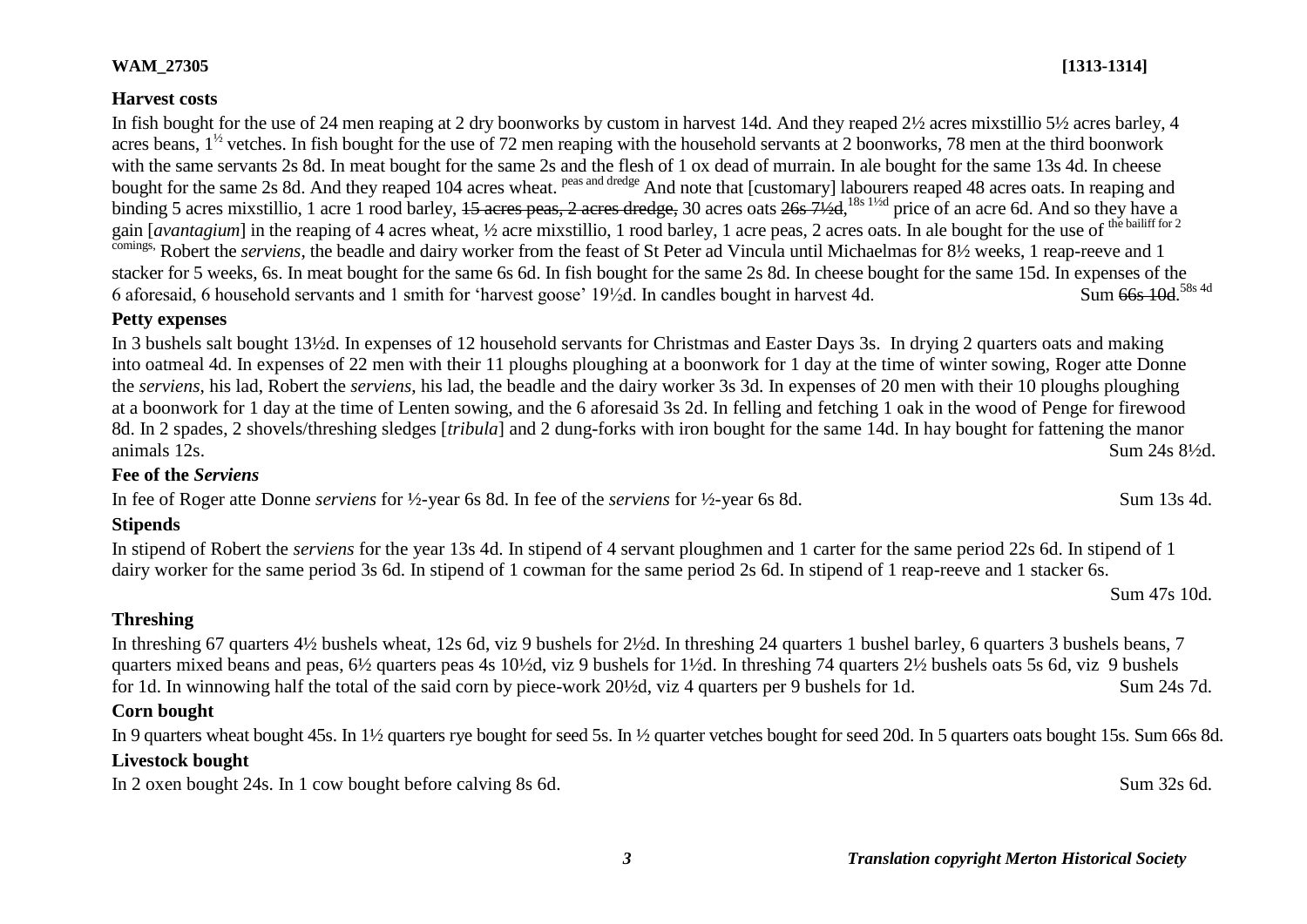## **Expenses of visitors**

In expenses of brother Robert the bailiff 5s 8¼d by 3 tallies. In expenses of brothers H de Byrcheston and Robert de Beby 5s 1½d by tally. In expenses of brother H de Byrcheston the bailiff 14d by tally. Sum 11s 11<sup>3</sup>/4d.

# **Foreign expenses**

In expenses of 5 grooms of the King's ministers coming [*venient'*] with 38 oxen on the way to the King for 1 day and 1 night 12d. Also given more to the same in order to remove them 6s 8d. by order of the bailiff Also given to the King's ministers coming with 32 oxen for the same 18d by order of the bailiff. 9s 2d.

## **Deliveries**

Also delivered to brothers J de Wytten and Ranulph 19s by tally. Also delivered to brother Robert de Beby bailiff for his expenses 17s 8d by tally.

Sum 36s 8d.

**Sum of all expenses and deliveries £17 18s 5¾d. And so he owes £4 7s 8¼d.**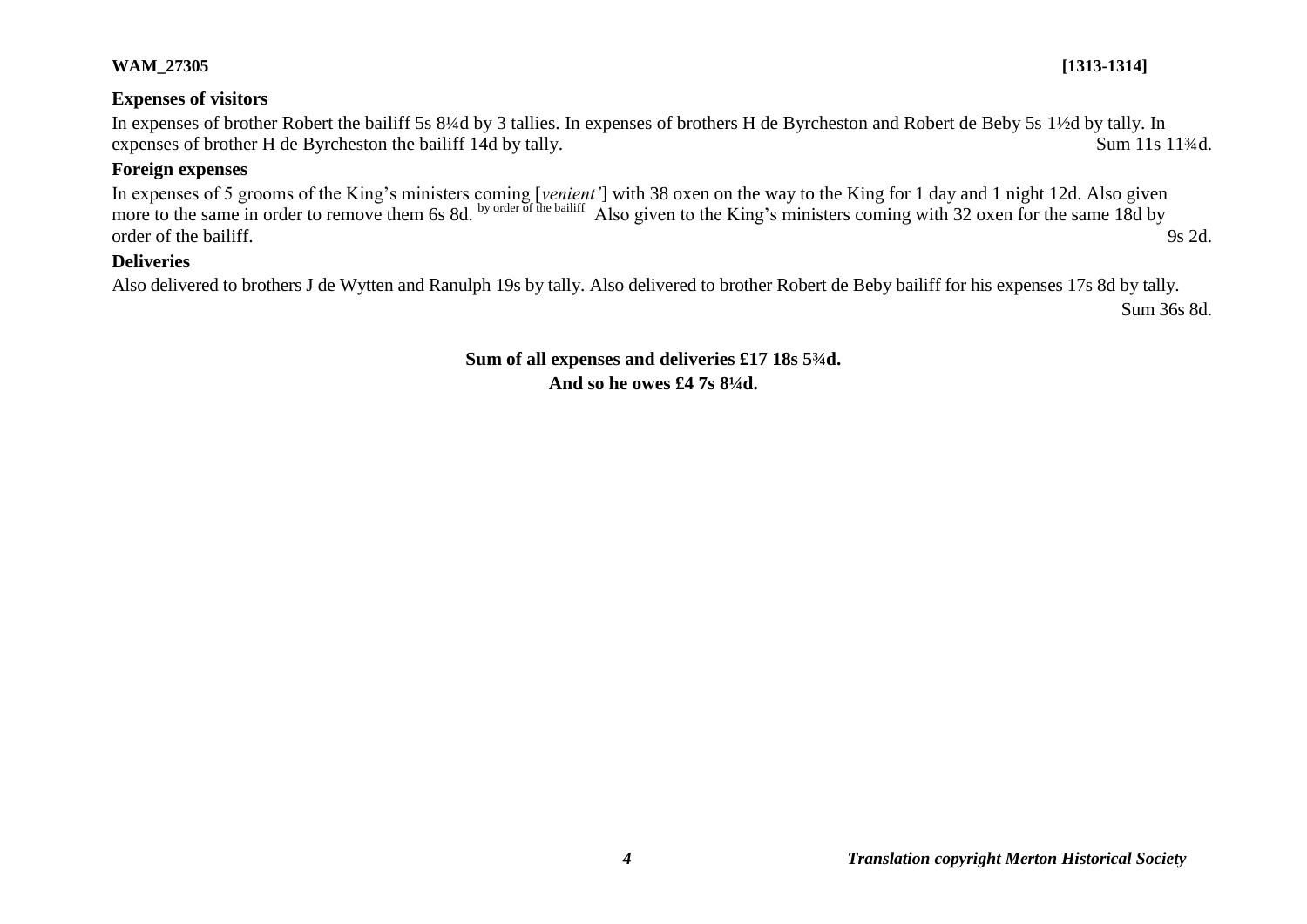# *DORSE*

# **Issues of the Grange**

| Wheat<br>3-fold, 7 quarters<br>4½ bushels more   | The same renders account for 54 quarters 4½ bushels wheat, 13 quarters curall of the same threshed by piece-work. And for 9 quarters of<br>purchase. Sum 76 quarters 4½ bushels.                                                                                                                                                                                                                                                                                                                                                                                                                                                                                                                                                                                                          |
|--------------------------------------------------|-------------------------------------------------------------------------------------------------------------------------------------------------------------------------------------------------------------------------------------------------------------------------------------------------------------------------------------------------------------------------------------------------------------------------------------------------------------------------------------------------------------------------------------------------------------------------------------------------------------------------------------------------------------------------------------------------------------------------------------------------------------------------------------------|
| Of which<br>Inquire about the number of<br>acres | In sowing over 108 acres, 27 quarters by tally, viz over the acre 2 bushels. In mixing with rye for seed 4 bushels. In customary payment to<br>the sower 1 bushel. In household expenses in harvest 1/2 quarter. In expenses as regards harvest boonworks 1 quarter 1 bushel. In livery of<br>Robert the serviens for 43 <sup>1</sup> / <sub>2</sub> weeks 5 quarters 3 <sup>1</sup> / <sub>2</sub> bushels. In making maslin for servants' livery 7 quarters curall. In expenses of brother<br>Robert bailiff 1 bushel by 1 tally. Also given to Adam le Bray 2 quarters. by order of the bailiff Also given to the groom keeping the lord King's horses 6 bushels. by order of the bailiff Also delivered to brother Gwydo<br>audit 4 bushels for 2s 6d. Sum as above. And it balances. |
| <b>Mixstillio</b>                                | The same renders account for $\frac{1}{2}$ quarter wheat mixed with rye for seed. And for $1\frac{1}{2}$ quarters rye of purchase for the same.<br>Sum 2 quarters. And all accounted in sowing over 8 acres by tally. And none remains.                                                                                                                                                                                                                                                                                                                                                                                                                                                                                                                                                   |
| <b>Barley</b><br>3-fold, 1 bushel<br>more        | The same renders account for 24 quarters 1 bushel barley threshed by piece-work. Sum 24 quarters 1 bushel.                                                                                                                                                                                                                                                                                                                                                                                                                                                                                                                                                                                                                                                                                |
| Of which                                         | In sowing over 7 acres, $3\frac{1}{2}$ quarters by tally. In customary payment to the sower 1 bushel. In mixing with oats for dredge seed $\frac{1}{2}$ quarter.<br>In maslin for servants' livery 6 quarters. Also delivered to brother Gwydo 9 quarters by tally. In sale 5 quarters. Sum as above. And it<br>balances.                                                                                                                                                                                                                                                                                                                                                                                                                                                                 |
| <b>Beans</b><br>3-fold grain                     | The same renders account for 6 quarters 3 bushels beans threshed by piece-work.                                                                                                                                                                                                                                                                                                                                                                                                                                                                                                                                                                                                                                                                                                           |
| Of which                                         | In planting over 4 acres, $2\frac{1}{2}$ quarters by tally. In maslin for servants' livery 1 quarter 3 bushels. In sale $2\frac{1}{2}$ quarters. And none remains.<br>Sum as above. And it balances.                                                                                                                                                                                                                                                                                                                                                                                                                                                                                                                                                                                      |
| Beans & peas                                     | The same renders account for 7 quarters mixed beans and peas threshed by piece-work.                                                                                                                                                                                                                                                                                                                                                                                                                                                                                                                                                                                                                                                                                                      |
| Of which                                         | In maslin for servants' livery 1 quarter. In sale 6 quarters. And none remains.                                                                                                                                                                                                                                                                                                                                                                                                                                                                                                                                                                                                                                                                                                           |
| <b>Peas</b>                                      | The same renders account for $6\frac{1}{2}$ quarters peas threshed by piece-work.                                                                                                                                                                                                                                                                                                                                                                                                                                                                                                                                                                                                                                                                                                         |
| Of which                                         | In sowing over 16 acres, 4 quarters by tally. In maslin for servants' livery 1 quarter. In sale 1 <sup>1</sup> / <sub>2</sub> quarters. And none remains.                                                                                                                                                                                                                                                                                                                                                                                                                                                                                                                                                                                                                                 |
| <b>Vetches</b>                                   | The same renders account for 1/2 quarter vetches of purchase. Of issue nothing this year because consumed by horses and draught horses<br>before reaping. And all accounted in sowing over 2 acres. And none remains.                                                                                                                                                                                                                                                                                                                                                                                                                                                                                                                                                                     |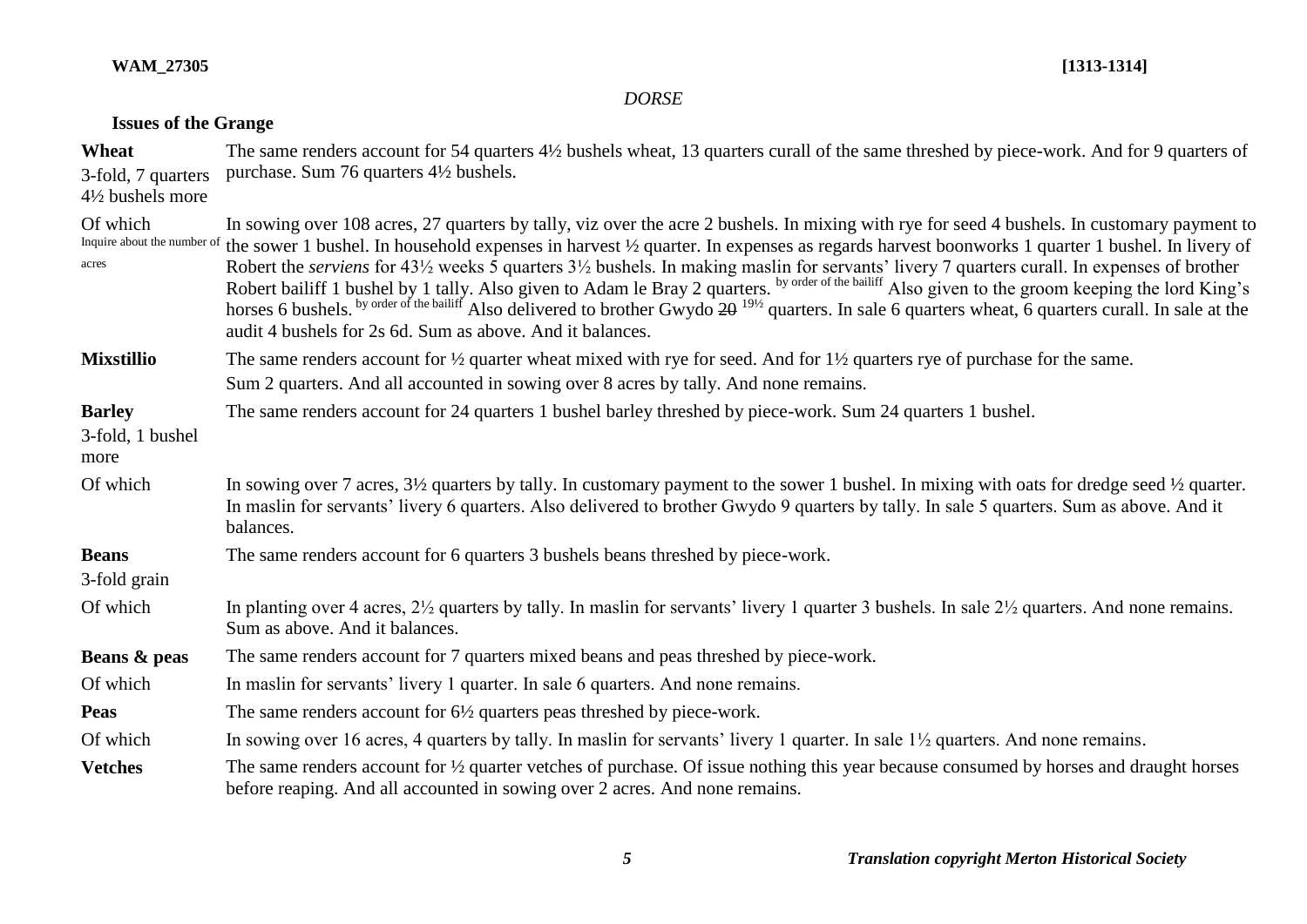|                  | $[1313-1314]$ |
|------------------|---------------|
| <b>WAM 27305</b> |               |

**Dredge** The same renders account for <sup>1/2</sup> quarter barley, <sup>1/2</sup> quarter oats mixed for dredge seed. And all accounted in sowing over 2 acres. And none remains.

**Oats**  2-fold, 1 quarter 5½ bushels more The same renders account for 74 quarters 2½ bushels oats threshed by piece-work. And for 11 quarters 3 bushels estimated in 544 sheaves for ox fodder, viz for 6 sheaves 1 bushel minus in total 2 sheaves. And for 5 quarters of purchase. Sum 90 quarters 5½ bushels.

- Of which In sowing over 80 acres, 40 quarters. In making meal 2 quarters. In fodder for 2 carthorses from Michaelmas until the day of St John before the Latin Gate for 219 nights, 13 quarter 5½ bushels, taking per night ½ bushel. In fodder for mares because harrowing after dinner on occasions 1 quarter. In ox fodder by estimate in sheaves 11 quarters 3 bushels. In expenses of brother Robert the bailiff 1 bushel by tally. In fodder for Roger atte Donne *serviens* ½ quarter by tally. Also taken by the King's ministers 6 quarters. Also delivered to brother Gwydo 16 quarters by tally. In sale to ministers of the lord King 6 quarters. Sum as above. And it balances.
- **Servants' livery** The same renders account for 7 bushels maslin from the remaining. And for 7 quarters curall wheat, 6 quarters barley, 1 quarter 3 bushels beans, 1 quarter mixed beans and peas, 1 quarter peas made. And for 18 quarters of issue of the mill by tally deducting the tithe. Sum 34 quarters 3 bushels.<sup>35</sup> quarters 2 bushels
- Of which In livery of 1 carter, 4 servant ploughmen and 1 shepherd for the year 26 quarters  $\frac{1}{2}$  bushels, each taking a quarter per 10 weeks. In livery of 1 dairy worker for the year except 8½ weeks in harvest, 3 quarters 5 bushels, taking a quarter per 12 weeks. In livery of 1 cowman for the year 3 quarters 5½ bushels, taking a quarter per 14 weeks. In livery of 1 rookscarer and the same harrowing for 8 weeks 4 bushels. In livery of 1 harrower for 9<sup>8</sup> weeks at the time of Lenten sowing, 1/2 quarter 1/2 bushel. In sale at the audit 7<sup>1</sup>/2 bushels for 3s 6d. Sum as above.

## **LIVESTOCK**

**Horses** The same renders account for 2 horses from the remaining. And there remain 2. **Mares** The same renders account for 4<sup>5</sup> mares [*jumenta<sup>†</sup>*] from the remaining. In sale at the audit 1 for 5s. And there remain 4. **Colts** The same renders account for 1 colt aged 2<sup>1</sup>/<sub>2</sub> years from the remaining. And there remains 1 aged 3<sup>1</sup>/<sub>2</sub> years. **Young colts** Inquire about issue of mares The same renders account for 1 colt aged 1/2 years from the remaining. And accounted in murrain and none remains. And there remains 1 aged  $1\frac{1}{2}$  years.<sup>‡</sup> **Oxen** The same renders account for 16 oxen from the remaining. And for 1 from heriot of John atte Rythe. And for 2 of purchase. Sum 19. Of which In murrain 1. of which the flesh expended in harvest  $\text{In sale 2.}$  And there remain 16.

 $\overline{a}$ 

*<sup>†</sup> There is an entry for heifers* [juvenca] *further down.*

*<sup>‡</sup> But its hide was listed as sold under the heading Hides!*